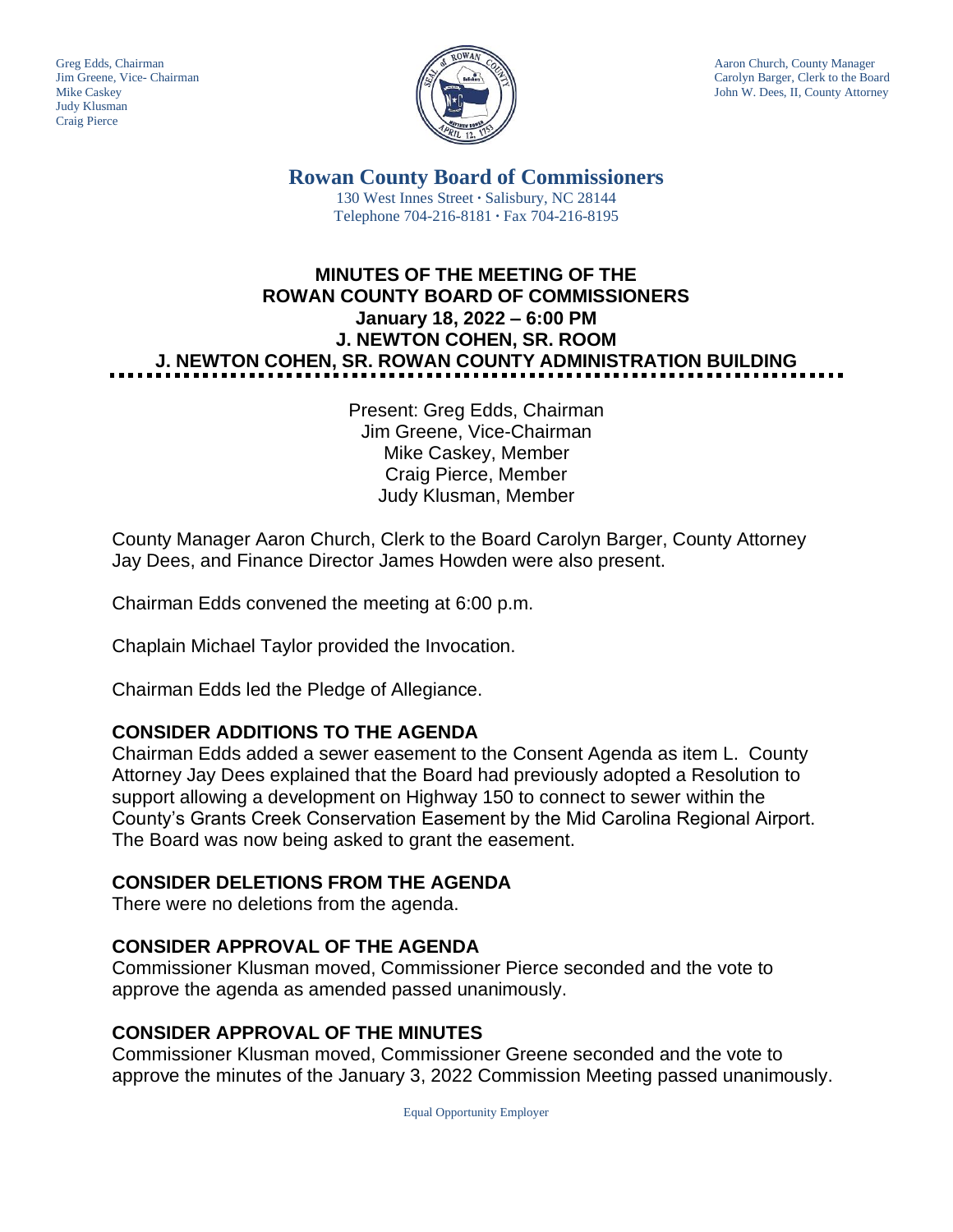## **1. CONSIDER APPROVAL OF CONSENT AGENDA**

Commissioner Klusman moved approval of the Consent Agenda as amended. The motion was seconded by Commissioner Pierce and passed unanimously.

The Consent Agenda consisted of the following:

- A. Delta Dental 2021 Smiles for Kids Grant Program
- B. Bi-Weekly Environmental Health Report
- C. Tax Refunds for Approval
- D. Aerowood Aviation Requesting Waiver of Daily Hangar Fee
- E. Contract with Echelon Consulting, Inc for DSS
- F. Contract with Family Resources of Rutherford County, Inc for DSS
- G. Margaret C Woodson Foundation Grant Application
- H. Transfer of Two (2) Lots In East Spencer
- I. Approve 6-Month Extension of 120Water Platform for Northeast Water System
- J. Teleflex Sole Source
- K. Sole Source Purchasing
- L. Sewer Easement (addition to the Consent Agenda) The documentation for this addition was provided as follows:

### **Letter to County Attorney:**

Jay Dees Rowan County Attorney 130 W. Innes Street Salisbury, NC 28144 Via Jay.Dees@rowancountync.gov

RE: Notice to Proceed with Permitting – Sewer Easements – Grant's Landing Single-Family Development

Dear Mr. Dees,

- This letter provides our notice to proceed with permitting of the sewer line extension/connection from Rowan County parcel 462005 connecting to Rowan County parcel 462012 and 461077.
- We submitted our construction documents requesting the location of the necessary sewer locations, manholes, etc. to Salisbury -Rowan Utilities (SRU) on November 17, 2021 and received comments back on December 22, 2021 from SRU on these submittals. Our anticipation is to resubmit the plans on January 18, 2022, which would place us around late February for full approval from SRU. Once we have full approval from SRU, SRU will turn over the plans to NCDEQ for State of North Carolina approval which typically takes around 30 calendar days. Therefore, our hope and intention is to have the sewer easements finalized and recorded by early February.
- We are prepared at this time to finalize the sewer easement agreements with Rowan County. Our attorney, Austin Baker with McMillan PLLC, has prepared the sewer easement documents and our surveyor, David Haywood with CESI, has prepared the sewer easement exhibits. A copy of these documents are included with this letter/email for your review.

Thank you for your help and we look forward to working with you on this project.

Sherwood Development Group Justin Mueller justin@sdgcarolinas.com 704-578-5688 Cc: Three Rivers Land Trust, Inc. Travis Morehead travis@threeriverslandtrust.org

> McMillan PLLC Austin Baker austin@mcmillanpllc.com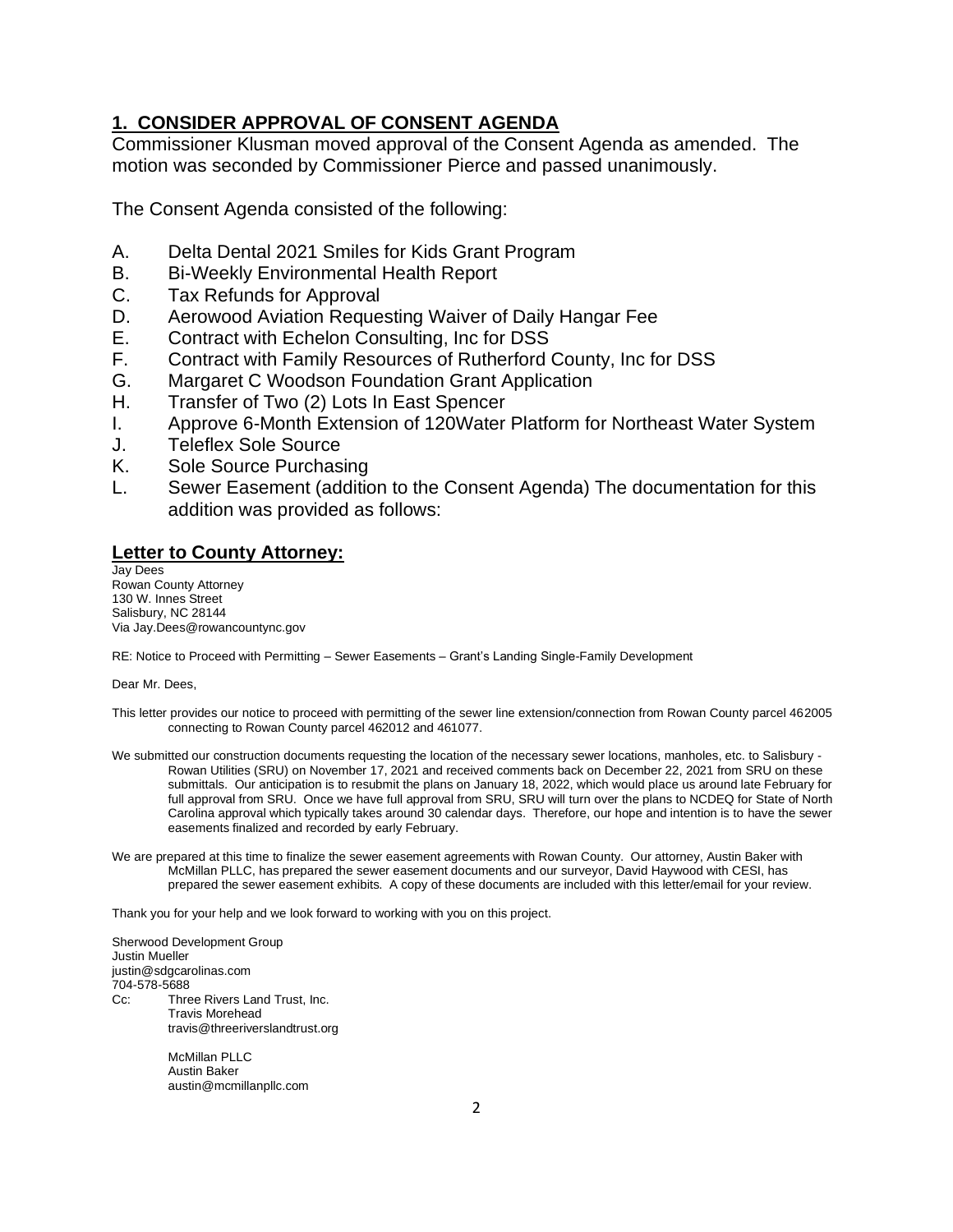### **Sewer Easement – Forest Glen, Steele and Rowan**:

STATE OF NORTH CAROLINA

#### **SEWER RIGHT OF WAY AGREEMENT**

### COUNTY OF ROWAN

THIS SEWER RIGHT OF WAY AGREEMENT ("Agreement"), made and entered into this the \_\_ day of January, 2022, ("Effective Date") by and between Forest Glen, Inc., Grace Steele Kent, and Charles Edward Steele, (collectively, with their assigns, heirs, and successors in interest, the "OWNERS"), and Rowan County (collectively, with its assigns and successors in interest "ROWAN") provides as follows:

#### **Recitals**:

A. OWNERS are currently under contract to sell certain real property located in Rowan County, North Carolina and further identified with PIN 4620060001 consisting of approximately 68.43 acres (the "OWNERS Property"), the OWNERS Property being the same property deeded to the OWNERS in those certain deeds recorded in Book 700, Page 166, Book 700, Page 167, Book 700, Page 169, Book 643, Page 657, and Book 643, Page 658 of the Rowan County Register of Deeds;

ROWAN is the sole owner of certain real property located in Rowan County, North Carolina and further identified with PIN 462 012 and 461 077 (collectively, the "ROWAN Property"), the ROWAN Property being the same property deeded to ROWAN in Book 717, Page 867 of the Rowan County Register of Deeds (as to PIN 462 012) and the same property deeded to ROWAN in Book 1199, Page 386 of the Rowan County Register of Deeds (as to PIN 461 077);

C. OWNERS wish to connect to an existing sanitary sewer line for the purposes of providing sewer to the OWNERS Property by connecting to the existing sanitary sewer line located on the ROWAN Property (the "Sewer Line"); and

D. In order to facilitate the connection of the Sewer Line, ROWAN wishes to grant a sanitary sewer line easement to allow OWNERS to construct the Sewer Line as depicted in **Exhibit A** attached hereto and incorporated herein by reference (the "Easement").

#### **Agreement**:

NOW, THEREFORE, for good and valuable consideration, the receipt and sufficiency of which are hereby acknowledged and which includes the mutual promises of the parties hereto (the "Parties"), the Parties hereby agree as follows:

1. Soil and Erosion Control Plan; Application for Sewer Line. OWNERS shall prepare an application for a soil and erosion control plan prior to the granting of the Easement and as required pursuant to any applicable Rowan County ordinance (the "Soil and Erosion Control Plan"), OWNERS shall join in the application as necessary and agrees to execute any documentation necessary to allow the application to be filed. OWNERS shall, at their cost and expense, be solely responsible for the implementation of said Soil and Erosion Control Plan for the construction of the Sewer Line. Furthermore, OWNERS shall defend, indemnify and hold ROWAN harmless from and against all claims demands, losses, damages, expenses and costs (including reasonable attorney's fees and expenses) arising out of or in connection with OWNERS' failure to comply with the Soil and Erosion Control Plan.

2. Easement for Sanitary Sewer Line. ROWAN, subject to the terms and conditions set forth herein, hereby gives, grants, and conveys to OWNERS (A) a perpetual nonexclusive easement (the "Easement") encumbering (i) the area depicted in **Exhibit A** as Sanitary Sewer Easement #1 and Sanitary Sewer Easement #2, (the "Easement Area") for the purpose of permitting OWNERS to construct, at their sole cost and expense, and maintain the Sewer Line along with (B) temporary construction easements depicted on **Exhibit A** as Temporary Construction Easement #1, Temporary Construction Easement #2, and Temporary Construction Easement #3 to enter and re-enter the property during construction (the "Temporary Construction Easement"). The Temporary Construction Easement shall terminate upon completion of the construction of the Sewer Line. Further, ROWAN shall allow OWNERS to connect to and use the existing sanitary sewer line currently located within the Easement Area (the "Point of Connection").

On or before the later of the date that is one (1) year after the execution of the Easement, or two (2) years following the Project Approval Date, OWNERS shall construct the Sewer Line in a good and workmanlike manner and in compliance with (i) the terms of this Agreement, (ii) Rowan County's then-current specifications required for the dedication and acceptance of the Sewer Line, and (iii) all other applicable federal, state and local requirements and specifications (collectively, the "Required Specifications"). The construction of the Sewer Line shall, as near as possible, follow the path as depicted for the Easement Area in **Exhibit A**. Any substantial deviation from the path depicted on **Exhibit A** must first be approved by ROWAN, and, if such approval is given, ROWAN will execute an amendment to the Easement to provide a new pathway for the Sewer Line. The Parties hereby agree to exercise good faith in considering whether it is necessary for the Easement to be amended to provide a new pathway for the Sewer Line. In the event that any reimbursements for costs associated with the Sewer Line shall be offered by any governmental entity, then and in that event such reimbursement shall be the property of OWNERS. In the event the Point of Connection or any portion of the existing sanitary sewer line (the "Existing Line") shall require any upgrades because of the Sewer Line, the cost and expense of such upgrades shall be the sole responsibility of OWNERS. Furthermore, any improvements within the Easement Area and/or temporary construction easement that are required to meet the Required Specifications shall also be the sole responsibility of OWNERS. Subsequent to the installation and approval of the Sewer Line by Rowan County or any other required municipality (the "Municipality"), any future required upgrades to the Existing Line shall not be the responsibility of OWNERS; provided, however, OWNERS shall not permit any thirdparty property owner or occupant to tie-in/connect to the Sewer Line or Existing Line via an easement or license over, upon, under, or through the OWNERS Property unless and until said third-party property owner or occupant agrees to pay the full cost and expense of any upgrades to the Existing Line required by the Municipality as a result of such additional use/flow into the Existing Line. OWNERS shall (a) promptly repair any damage to the ROWAN Property caused by the installation of the Sewer Line; (b) be solely responsible for the maintenance and repair of both the Sewer Line and Easement Area until such time as the Sewer Line is turned over to the Municipality; (c) maintain at all times general liability insurance with a financially responsible insurance company licensed in North Carolina in an amount equal to \$1,000,000.00 per occurrence, \$2,000,000.00 in the aggregate, with ROWAN named as additional insured (the "Required Insurance"); and (d) defend, indemnify and hold ROWAN harmless from and against all claims, demands, losses, damages, expenses and costs (including reasonable attorney's fees and expenses) arising out of or in connection with the construction of the Sewer Line. Notwithstanding anything to the contrary contained in this Agreement, the granting of the Easement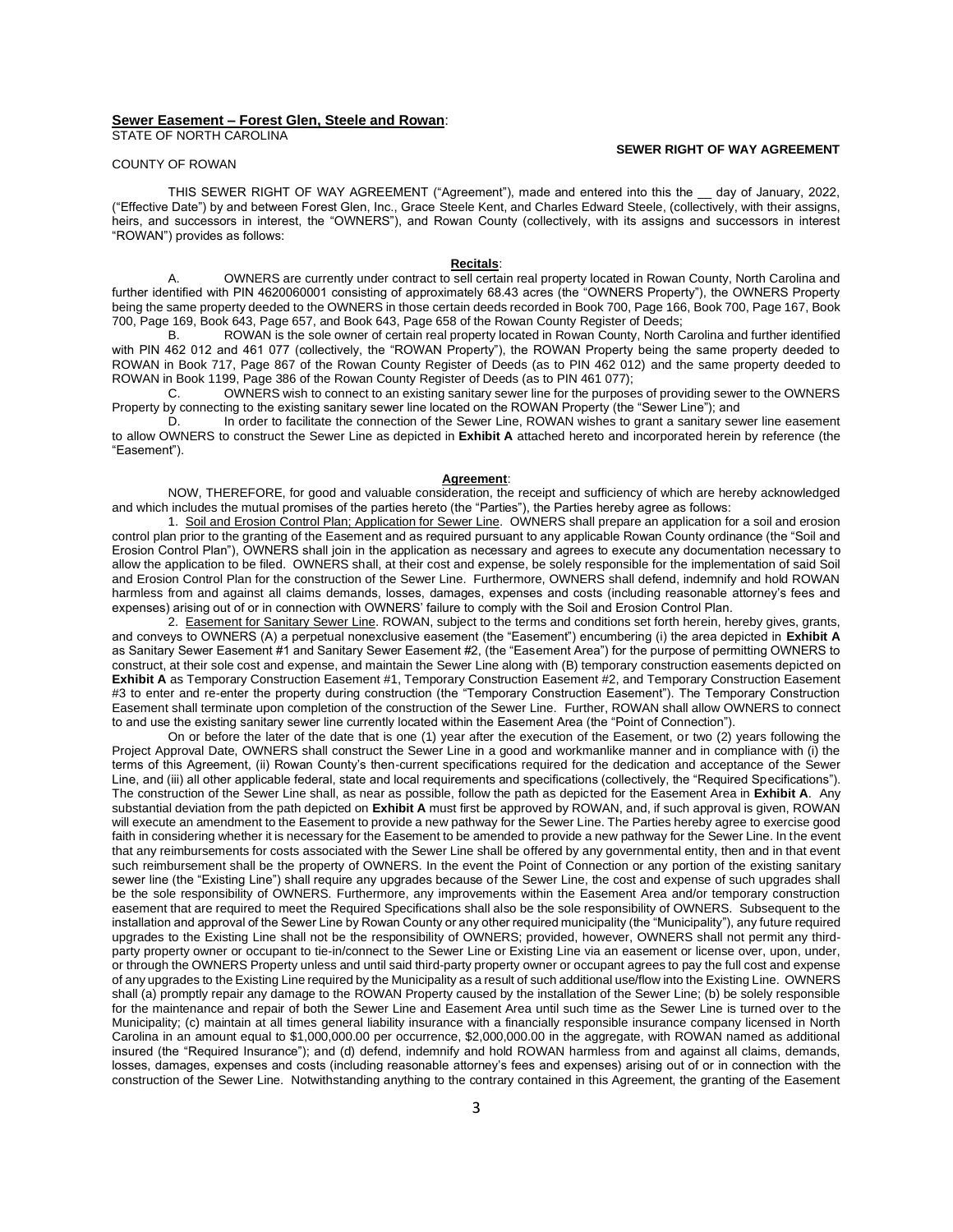shall be contingent upon ROWAN'S approval of the location of the Easement and access to the existing sanitary sewer line from the OWNERS Property to the ROWAN Property. The Parties hereby agree that, to the extent any one or more Exhibit(s) are not finalized prior to the execution and delivery of this Agreement by the Parties, such Exhibit(s) shall be reasonably and mutually agreed upon by the Parties as soon as practicable after the execution of this Agreement and shall, thereafter, be attached and incorporated into this Agreement without the need for any further amendment to this Agreement.

3. Purchase Price of Easement. The purchase price for the Easement (the "Easement Consideration") shall be Five Thousand and No/100 Dollars (\$5,000.00). Within three (3) days of the execution of this Agreement, OWNERS shall deposit the amount of the Easement Consideration in escrow with McMillan PLLC in Charlotte, North Carolina ("Escrow Agent"). Upon the receipt and recordation of the Easement in the Rowan County Register of Deeds, the Escrow Agent shall release the Easement Consideration to ROWAN. Notwithstanding anything in this Agreement to the contrary, in no event shall the Sewer Line be activated or dedicated to the Municipality until ROWAN has been paid the Easement Consideration pursuant to this Paragraph 3.

4. Cost Apportionment. OWNERS shall pay for the recordation of the Easement, the costs (if any) for the Soil and Erosion Control Plan and application for the same, and the cost of the Escrow Agent. Unless otherwise set forth in this Agreement, each of the Parties shall pay for their own costs incurred related to this Agreement.

5. ROWAN'S Representations and Warranties. ROWAN represents and warrants to OWNERS that, as of the Effective Date:

5.1. There are no pending, or, to the best of ROWAN'S actual knowledge without duty of independent inquiry, threatened or contemplated, condemnation actions involving all or any portion of the Easement Area and that ROWAN has not received notice of any such action.

5.2. ROWAN has not entered into any agreement, oral or written, which would materially and adversely limit or restrict ROWAN'S right or ability to enter into this Agreement or which would otherwise materially and adversely affect the Easement Area or the use or development thereof as contemplated by this Agreement (hereinafter, a "Material Adverse Effect").

5.3. Neither ROWAN nor the Easement Area is subject to any judgment or decree of any court of competent jurisdiction, or to any pending litigation or administrative proceeding, which would result in a Material Adverse Effect.

5.4. To the best of ROWAN'S actual knowledge without duty of independent inquiry, the entry into this Agreement, the execution and delivery of all instruments and documents required to be executed and delivered hereunder and the performance of all acts necessary and appropriate for the full consummation of the transactions contemplated hereunder are consistent with, and not in violation of, any contract, agreement, or instrument to which ROWAN is a party or by which it is bound.

5.5. To the best of ROWAN'S actual knowledge without duty of independent inquiry, there are no taxes, charges or assessments of any nature or description arising out of the operation of the ROWAN Property which would constitute a lien against the Easement Area that will be unpaid as of the date of transfer of the Easement, except for the lien for current *ad valorem* property taxes, or normal assessments, if any, for the year in which the transfer of the Easement occurs.

5.6. To the best of ROWAN'S knowledge without duty of independent inquiry, (i) there are no toxic wastes, hazardous chemicals or other similar hazardous material contamination located on or affecting the Easement Area that would result in a Material Adverse Effect, (ii) there are no landfills or dumping grounds of any sort on the Easement Area, (iii) there are no cemeteries, burial grounds, or historical sites on the Easement Area, and (iv) there are no underground storage tanks on the Easement Area. ROWAN shall use commercially reasonable efforts to not permit or allow any of the foregoing to be placed or installed in, upon or under the Easement Area.

5.7. ROWAN has no actual knowledge of (without duty of independent inquiry), and have not received any notice of, any violations of applicable zoning or subdivision ordinances relating to the Easement Area.

5.8. ROWAN is not a "foreign person" within the meaning of Section 1445 of the Internal Revenue Code of 1954 as amended.

6. OWNERS' Representations and Warranties. OWNERS represent and warrant to ROWAN that:

6.1. OWNERS are not subject to any judgment or decree of any court of competent jurisdiction, or to any litigation or administrative proceeding which would in any way limit or restrict its right or ability to enter into this Agreement and consummate the transactions contemplated under this Agreement.

6.2. The entry into this Agreement, the execution and delivery of all instruments and documents required to be executed and delivered hereunder and the performance of all acts necessary and appropriate for the full consummation of the transactions contemplated hereunder are consistent with, and not in violation of, any contract, agreement, or instrument to which OWNERS is bound.

7. Risk of Loss. Risk of loss prior to transfer of Easement shall be on ROWAN for the Easement Area and ROWAN shall provide notice to OWNERS promptly after the occurrence of loss under this paragraph.

8. Eminent Domain. If, prior to the transfer of the Easement, all or any part of the Easement Area is taken by eminent domain or if condemnation proceedings are commenced, either Party shall have the option, by written notice to the other, to terminate this Agreement.

9. Default and Remedies. If either Party fails to perform any of the terms and/or conditions of this Agreement or is otherwise in default under this Agreement, then, in addition to all other rights and remedies available at law or in equity, the other Party may specifically elect to:

9.1. Terminate this Agreement by written notice to the other Party upon which both Parties shall be released from all further obligations under this Agreement except for any indemnity obligations that specifically survive termination of this Agreement.

9.2. Seek specific performance of the other Party's obligations under this Agreement.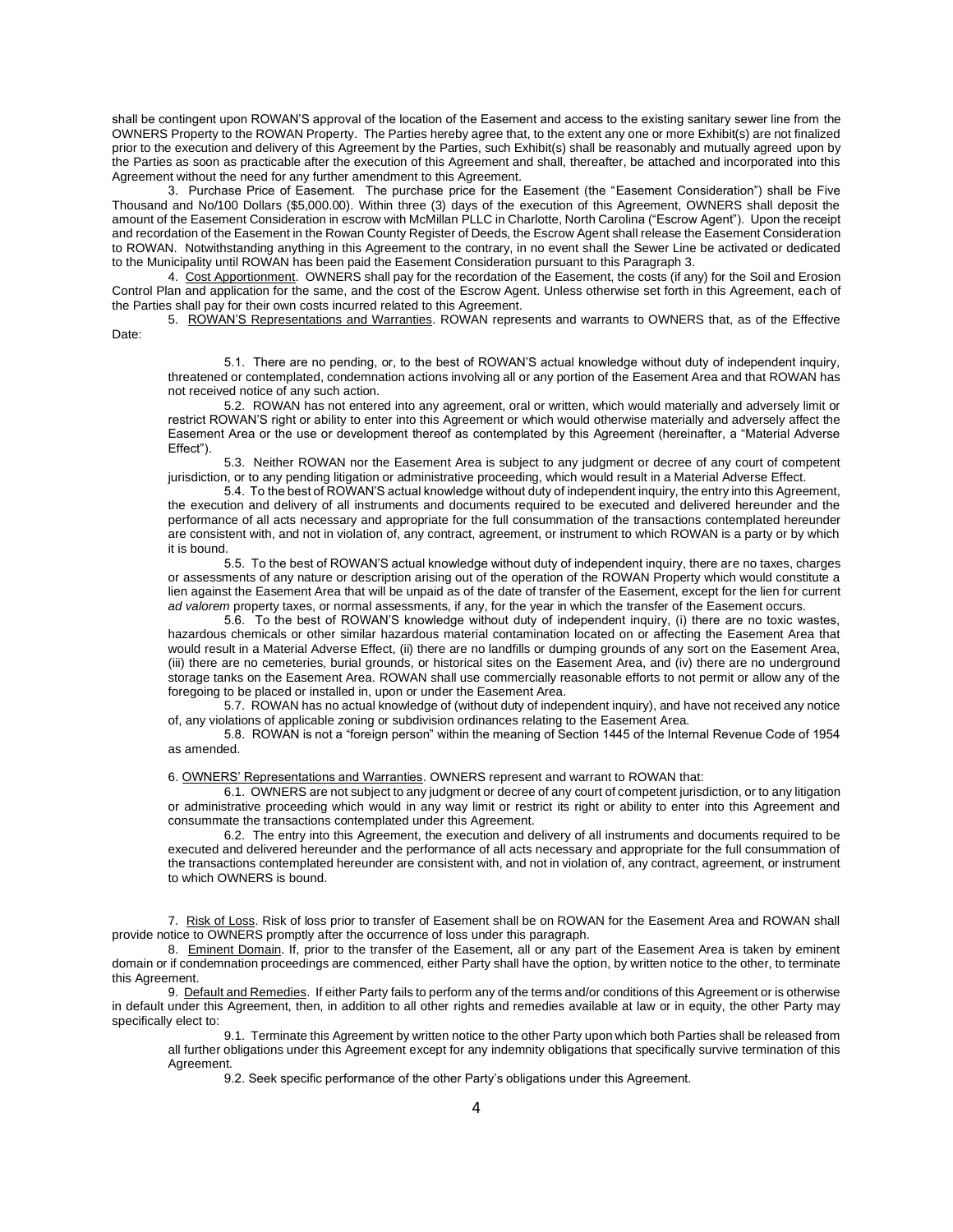9.3. With respect any breach of Paragraph 3, ROWAN shall be entitled to exercise the remedy of self-help and cut-off the activation of the Sewer Line, without incurring any liability therefor. 10. Miscellaneous.

10.1. Property Transferred "As Is." Subject to the representations and warranties of the Parties set forth in this Agreement, the Easement is transferred and conveyed "as is."

10.2. Notices. Any notices which either Party hereto are required or desire to give the other hereunder shall be deemed to have been properly given for all purposes if (a) delivered against a written receipt of delivery, (b) mailed by registered or certified mail of the United States Postal Service, return receipt requested, postage prepaid, (c) delivered to a nationally recognized overnight courier service for next business day delivery, to its addressee at such Party's address as set forth below, or (d) delivered via facsimile transmission to the facsimile number listed below, provided, however, that if such communication is given via facsimile transmission, an original counterpart of such communication shall concurrently be sent in either the manner specified in the clause (b) or (c) above. Each such notice, demand or request shall be deemed to have been given upon the earlier of (i) actual receipt or refusal by the addressee, (ii) three days after deposit thereof in any main office or branch office of the United States Post Office if sent in accordance with section (b) above, and (iii) one day after the deposit thereof with a courier if sent pursuant to section (c) above.

| To ROWAN:  |                                                                                                                             |
|------------|-----------------------------------------------------------------------------------------------------------------------------|
| To OWNERS: |                                                                                                                             |
| CC.        | J. Austin Baker<br>McMillan PLLC<br>514 Beatties Ford Road<br>Charlotte, NC 28216<br>T: (980) 585-1260<br>F: (888) 240-8409 |

Notices may be given on behalf of any Party by its legal counsel. Either Party may, from time to time, by notice as herein provided, designate a different address to which notice to it shall be sent.

10.3. Applicable Law. This Agreement shall be governed by and construed in accordance with the laws of the State of North Carolina.

10.4. Entire Agreement. This instrument and the Exhibits hereto contain the entire understanding and agreement by and between the Parties and all prior or contemporaneous oral or written agreements or instruments are merged herein and no amendment to this Agreement shall be effective unless the same is in writing and signed by the Parties hereto. There are no representations, warranties or undertakings given or made by either Party hereto except as set forth herein or in any agreement delivered pursuant hereto.

10.5. Binding Effect. This Agreement shall be binding upon and shall inure to the benefit of the Parties hereto and their respective permitted successors and assigns. Neither Party shall have the right to assign this Agreement without the prior written consent of the other.

10.6. Captions and Headings. The captions and headings throughout this Agreement are for convenience and reference only and the words contained therein shall in no way be held to define or add to the interpretation, construction or meaning of any provision of this Agreement.

10.7. Counterpart Originals. This Agreement may be executed in separate counterparts with multiple originals. Facsimile and scanned signatures shall be treated as original signatures.

10.8. Time. Time is of the essence with respect to the rights and obligations created under this Agreement.

10.9. Termination. Notwithstanding anything in this Agreement to the contrary, in the event that the Easement has not been granted, and the Easement Consideration has not been deposited with Escrow Agent on or before that the date that is one (1) year after the Effective Date, then either Party hereunder who is not then in default of this Agreement shall have the right to terminate this Agreement upon written notice to the other.

10.10. Easement Runs with Land. The rights granted within this Agreement shall be construed to run with the land with respect to the interests of the parties hereto and their successors in interest, and any grant, transfer or conveyance of interest in land or lease subject hereto shall be and hereby is conditioned upon the assumption of all privileges and obligations hereunder by the grantee, transferee, or other successor in interest.

#### **[Signature Page Follows]**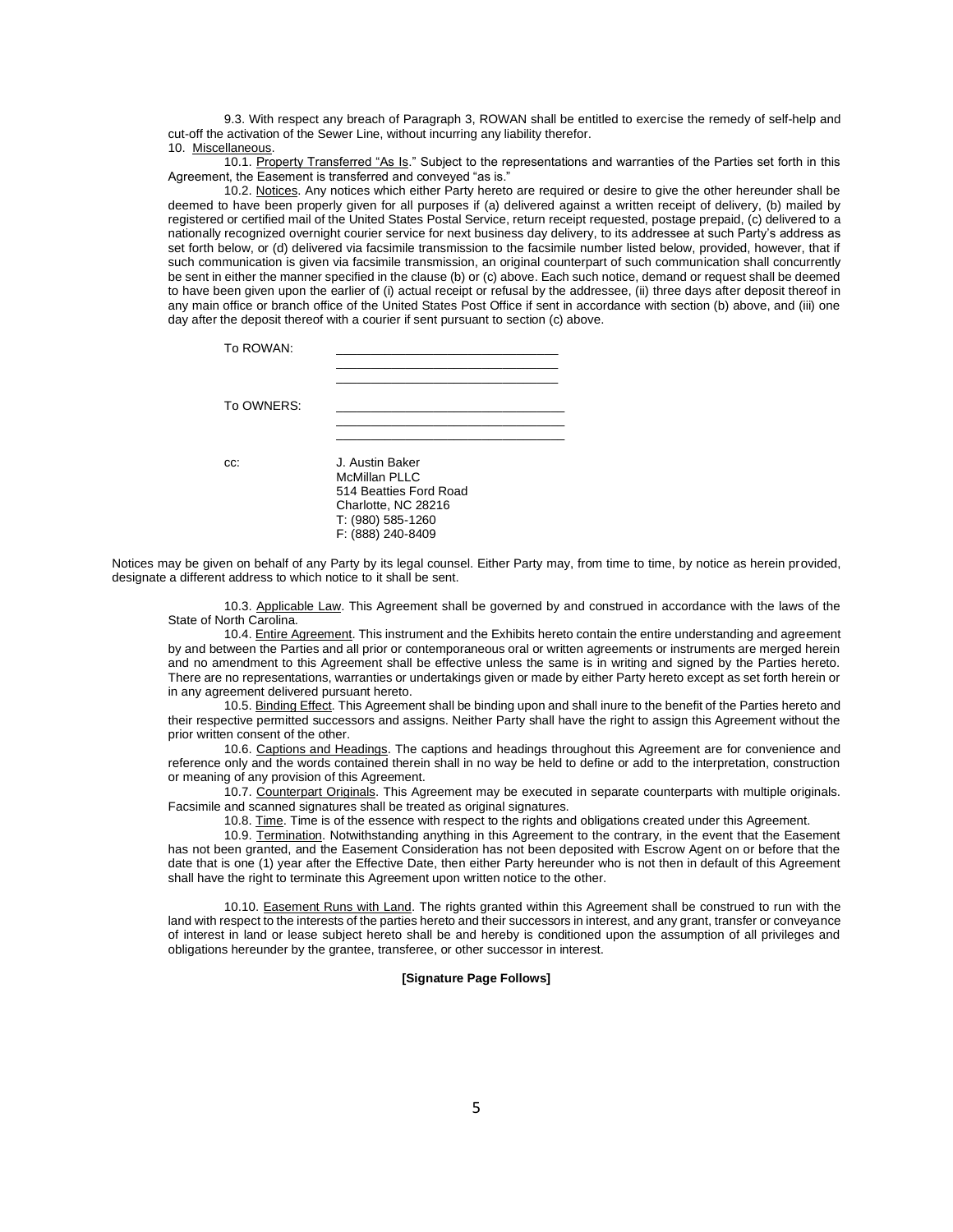### **EXHIBIT A**



## **2. PUBLIC COMMENT PERIOD**

Chairman Edds opened the Public Comment Period to entertain comments from any citizens wishing to address the Board. With no one signed up to speak and no one having called in to participate remotely, Chairman Edds closed the Public Comment Period.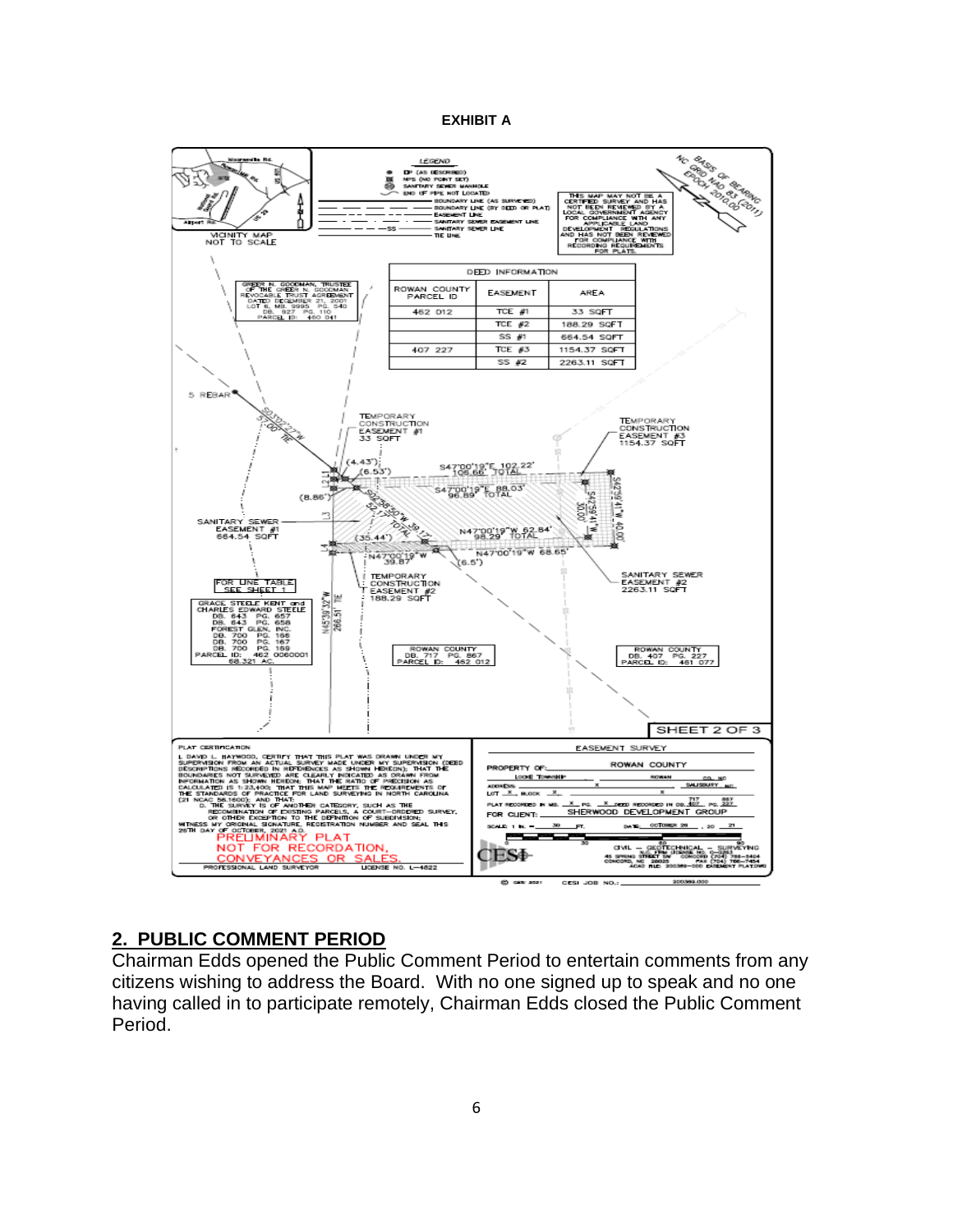For the record it is noted the agenda packet contained one (1) online Public Comment form that was received from Rivka Darwactor regarding concerns with the County's Noise Ordinance.

# **3. PUBLIC HEARING & SUMMARY PRESENTATION – EDC 'PROJECT RABBIT'**

Scott Shelton, Vice President of the Rowan County Economic Development Commission (EDC) presented the economic impact summary regarding the proposed location of Project Rabbit (Project) in Rowan County. Mr. Shelton reported the Company behind the Project was an online retailer that offered thousands of products to its customers and served them from warehouses and fulfillment centers located throughout the country. The Company was evaluating locations for a new eCommerce Fulfillment Center facility within the southeastern region of the United States. If the County was chosen, the Company would create 2,500 full-time jobs by the end of 2028. Approximately 2,450 of the new jobs would be fulfillment-related positions. The remaining jobs would be comprised of supervisory and executive positions. In addition, the Company also expected to create approximately 2,600 seasonal part-time jobs.

The Company planned to invest approximately \$584.3 million into the Project through the construction of a new facility and the installation of major equipment. The majority of improvements would be completed by the end of 2024.

Mr. Shelton discussed the County's current Investment Grant Program (Program) and said in order to strengthen the County's chances of securing the Project, the EDC proposed the Board consider the following changes from the standard Level 3 Grant:

- Extend the length of the grant period from five (5) to fifteen (15) years
- During the length of the grant period, the Company would receive a grant equal to 80% of the new taxes paid.

The EDC also requested the Board offer expedited local permitting review at no charge to the Company. The fee for the service was normally \$2,500.

With regards to other potential assistance, Mr. Shelton stated the EDC was working with the Project to pursue a Job Development Grant (JDIG) through the State of North Carolina. The JDIG program typically offered a performance-based, discretionary cash grant directly to new and expanding companies to help offset the cost of locating or expanding a facility in North Carolina.

Mr. Shelton said the EDC asked the State to consider applicable grant programs that could assist with any necessary site or infrastructure improvements to the facility's potential location.

According to Mr. Shelton, the Town of China Grove would be considering an incentive request during their February 1, 2022 meeting.

Mr. Shelton highlighted the model of county revenue based on a 15-year horizon.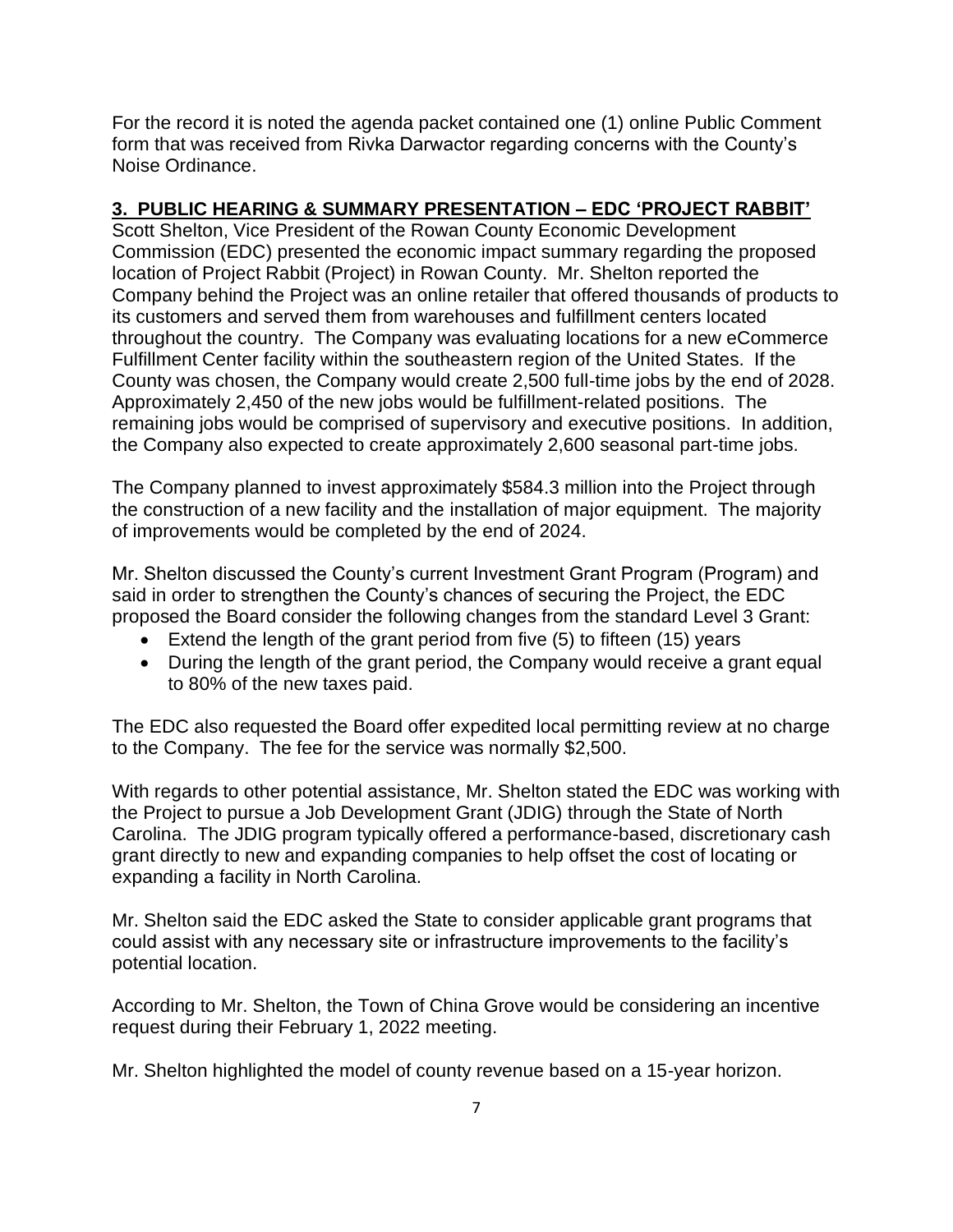Chairman Edds said the community may question the magnitude of the incentive. Chairman Edds explained how the Project would benefit the County not only because of the amount of the Company's investment but because of the 2500 full-time jobs it would bring for the citizens. Chairman Edds said the jobs would offer benefits that included health insurance, retirement plans, paid vacation, etc. From the Board's perspective, Chairman Edds said the County was willing to forego some of the financial benefits to create the jobs for the citizens. Chairman Edds said the companies providing these benefits would put pressure on other companies to provide the same kind of benefits.

Mr. Shelton said the Project would create a huge and positive impact for the Town of China Grove, as well.

Chairman Edds said the County would not be able to secure the Project without the assistance of the State and the Governor. Chairman Edds also expressed appreciation for Senator Carl Ford and Representative Harry Warren for their assistance with the Project.

Chairman Edds opened the public hearing to receive citizen input regarding Project Rabbit. With no one wishing to address the Board, Chairman Edds closed the public hearing.

Commissioner Pierce moved to approve the Investment Grant for Project Rabbit, as requested. The motion was seconded by Commissioner Greene and passed unanimously.

## **4. PUBLIC HEARING FOR Z 09-21: JAYPAL KALAGIRI**

Assistant Planning Director Shane Stewart presented the Staff Report for Z 09-21. Mr. Stewart said property owner Jaypal Kalagiri was requesting the rezoning of his 35.5 acre parcel located at the 2100 block of Glover Road from Rural Agricultural (RA) to Rural Agricultural with a Conditional District (CD) to operate an athletic field used for a private cricket club.

Mr. Stewart provided a power point as he discussed the request. Mr. Stewart showed the proposed location and described the property's characteristics.

Mr. Stewart said the property owner had agreed to maintain an undisturbed 40' buffer and whatever was within the buffer would remain. Mr. Stewart noted the buffer was self-imposed by the owner. There would be no lights and the games would be played during the day with no specific hours of operation.

The power point contained slides of various cricket fields of parks used by clubs for cricket.

Based on the report in the agenda packet, the proposed field would be used by a group of private clubs who competed at fields in the Charlotte area. Additionally, based on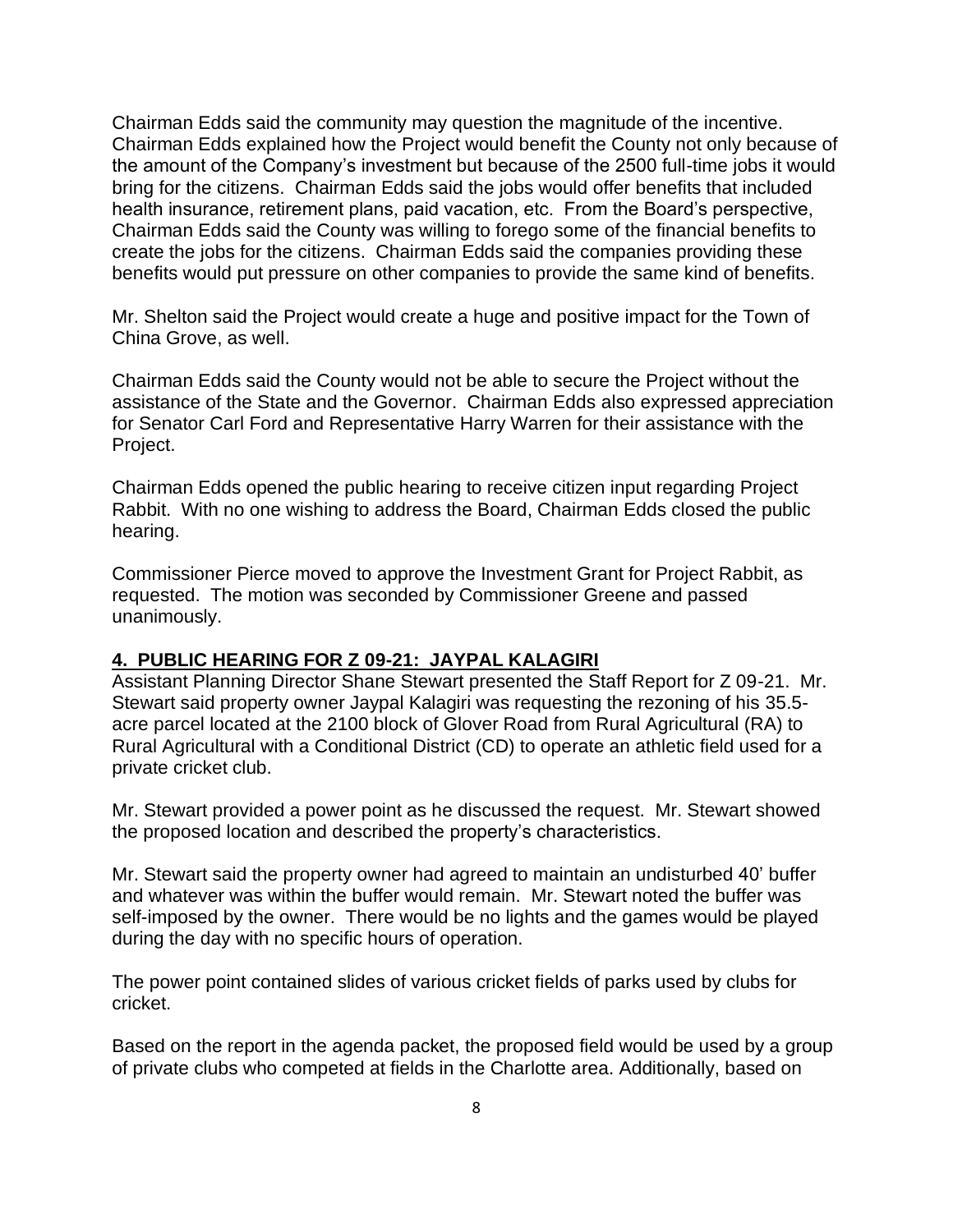engineered plans received, the proposed field would generally be within an existing five (5) acre grassed area, include a gravel parking area sufficient for forty-eight (48) parking spaces, two (2) portable bleachers, and a portable restroom (not shown on plan). It appeared the plan would maintain all existing trees outside the areas cleared for the proposed 20-foot wide grave driveway, creek crossing, and western portion of the field construction.

Cricket was known as a popular sport in countries across the world. In comparison to sports played in the United States, cricket was nearest to baseball as two (2) teams of eleven (11) players each compete in a bat and ball game consisting of a pitcher (bowler), batter, and fielders. Grassed playing fields are slightly oval shaped typically 450 feet in diameter totaling nearly four (4) acres. Game duration depends on the format (number of "overs") but can last from three (3) hours up to seven (7) hours for a single game.

Mr. Stewart discussed the application's conformity with adopted plans.

As to the soil layers in GIS, an approximate five (5) acres along Glover Road consisted of Cecil soil identified as "moderate" meaning the soil is generally considered suitable for septic systems. Conversely, the remaining acreage consisted of Chewacla, Enon, Mecklenburg, and Segefield soils identified as "severe" meaning these soil types are typically problematic for percolation with conventional septic systems. These areas are primarily impacted by the significant area of floodplain and drainage features extending through the property.

Mr. Stewart reviewed the noise levels anticipated from the site.

Letters regarding the public hearing were mailed on January 4, 2022 to twenty-one (21) adjacent property owners (generally within 100' of the subject property). Additionally, signs were posted on the property on January 4, 2022. Notices for the public hearing were published in the Salisbury Post on January 6, 2022 and January 13, 2022.

Mr. Stewart reported that four (4) citizens spoke at the Planning Board Meeting sharing the following comments:

- 1. Richard Hooper Adjacent property owner in favor of proposal.
- 2. Gregory Lowe Adjacent property owner with no concerns other than security of the property when not in use. Would like to see a gate or other restriction at the entrance for idle times.
- 3. Linda Ennis Adjacent property owner indicated that Copperfield residents are primarily older with no children that want peace and quiet. She is concerned about noise and would like to see a limit on the number of people attending matches.
- 4. Annette Moore Adjacent property owner concerned since her family hunts adjacent to the proposed field and for safety reasons. Undecided at this point if she is for or against the proposal.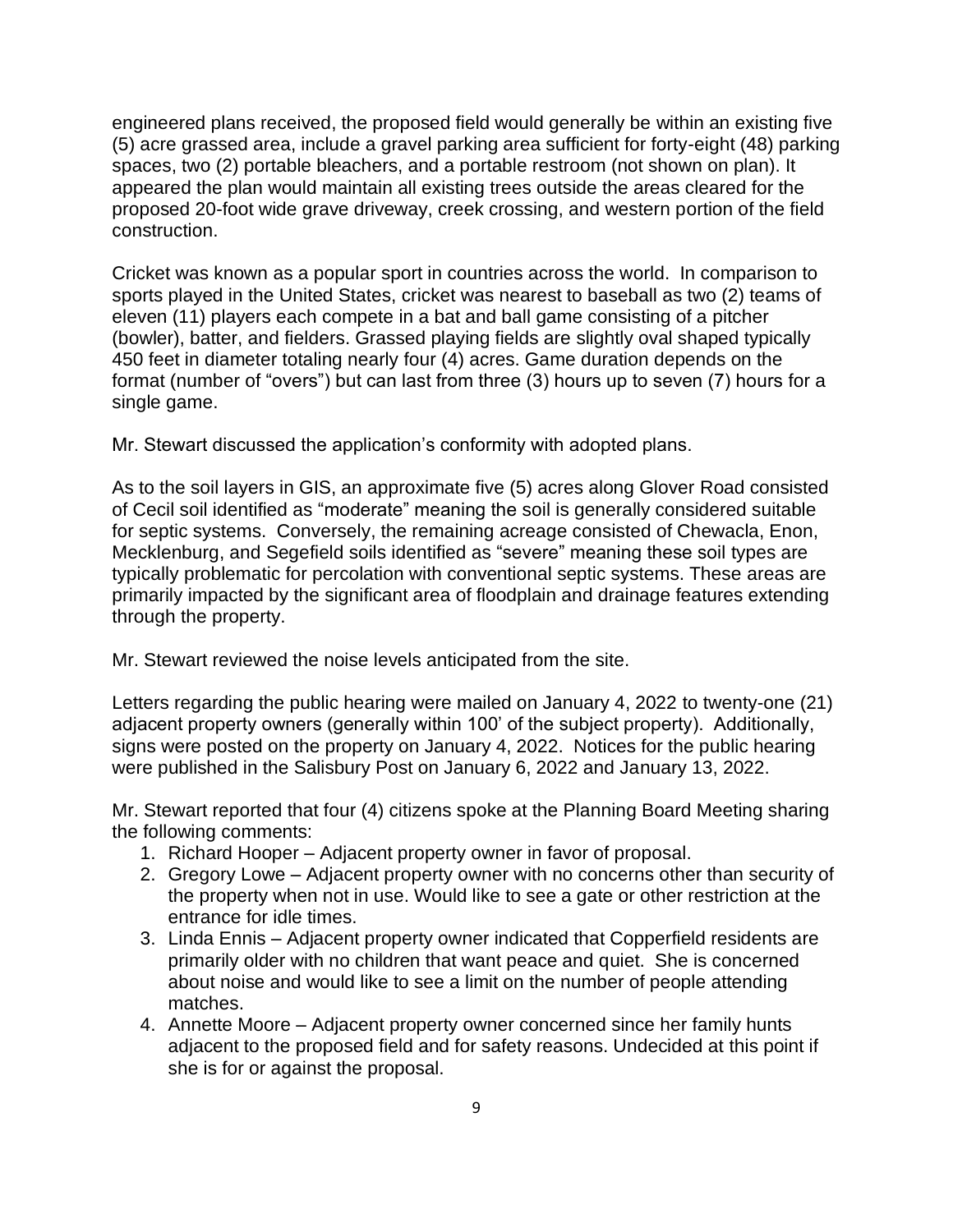The Planning Board voted unanimously (6-0) to recommend approval subject to the following conditions and below Statement of Consistency and Reasonableness:

- 1. Increase buffer width to 40 feet
- 2. No athletic field lighting
- 3. Add security gate at the drive entrance

Statement of Consistency and Reasonableness – "Z 09-21 is consistent with the East Rowan Land Use Plan and reasonable and appropriate based on the addition of green space to the plan, field lights will not be used, and adopted conditions."

While impacts from athletic field operations may vary based on specific characteristics especially public vs. private, they commonly include traffic, noise, glare, and hours of operation. The CD process provides an opportunity for the neighbors and board to discuss and determine if potential conditions would adequately address potential impacts sufficient to deem the project compatible with the area. Staff encouraged the applicant to consider a voluntary condition to retain as much of a tree buffer as possible adjacent to the Copperfield subdivision resulting in the offering of forty (40) foot. At this time, it is unknown the frequency of use other than "during daylight hours". It is conceivable this location could host tournaments since it appears the Charlotte region may have only a half dozen fields. If mutually agreed upon by the applicant, specific conditions that address compatibility could include:

- 1. Forty (40) foot tree retention buffer required around property limits less driveway;
- 2. Field may only be used for the sport of cricket;
- 3. All visitors must park in designated parking spaces;
- 4. No use of permanent or portable high intensity "athletic field lighting";
- 5. No use of speakers;
- 6. Limit on signage (if a Board concern); and
- 7. Install gate or other vehicular restriction at driveway entrance consistent with NCDOT permit requirements.

Chairman Edds asked if the applicant would like to make any comments and Mr. Kalagiri came forward. Mr. Kalagiri shared his love for the sport of cricket and described how he wanted to create a place for others to play the game. Mr. Kalagiri said he hoped the sport would grow.

Chairman Edds felt cricket would be good for Rowan County and said he looked forward to seeing some games.

Chairman Edds opened the public hearing for Z 09-21 and with no one wishing to address the Board, Chairman Edds closed the public hearing.

Chairman Edds moved to approve the Statement of Consistency and Reasonableness as follows: "Z 09-21 is consistent with the East Rowan Land Use Plan and reasonable